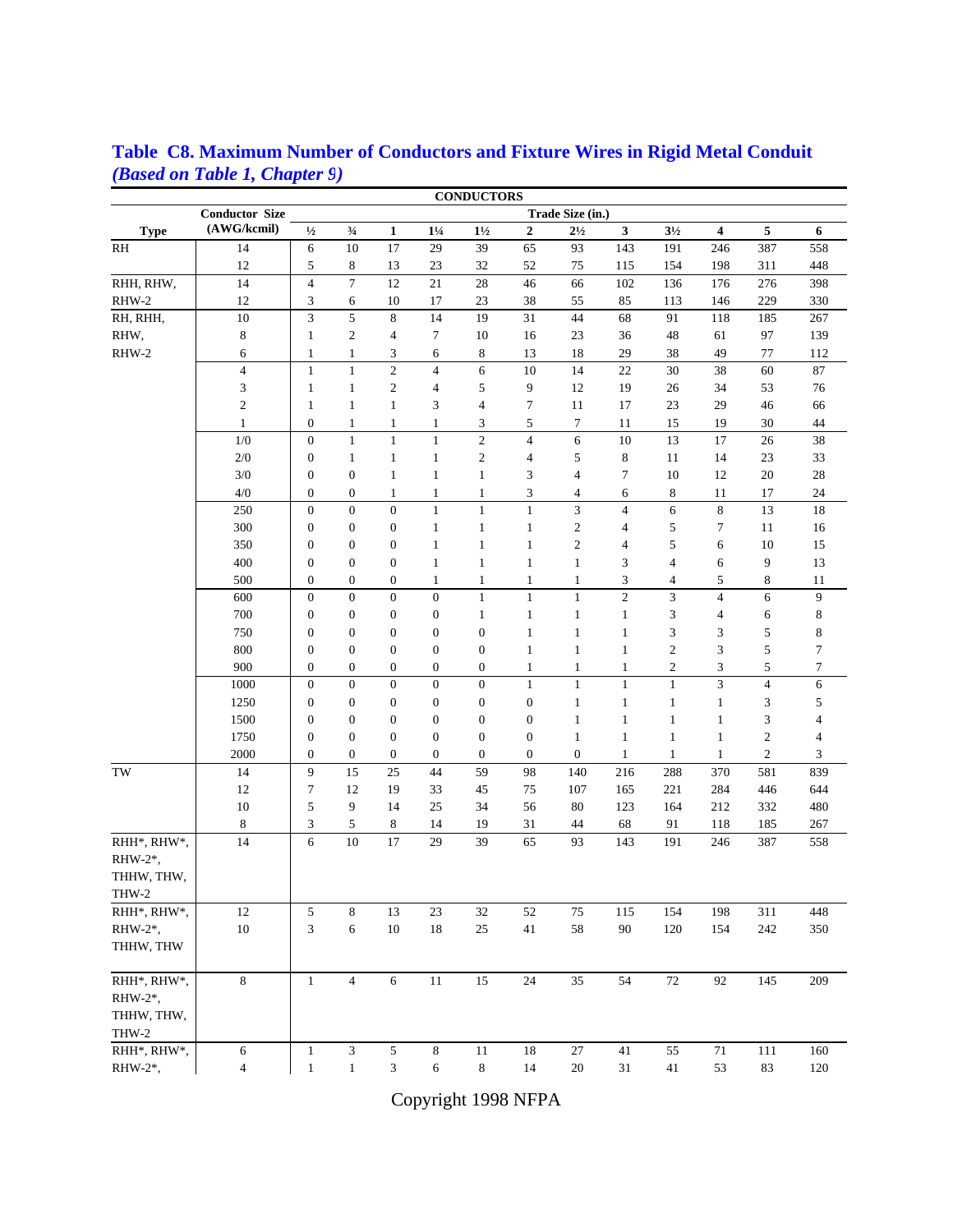| TW, THW,   | 3                           | $\mathbf{1}$              | $\mathbf{1}$                 | 3                        | 5                      | 7                           | 12                       | 17               | $26\,$                   | 35             | 45              | 71                      | 103            |
|------------|-----------------------------|---------------------------|------------------------------|--------------------------|------------------------|-----------------------------|--------------------------|------------------|--------------------------|----------------|-----------------|-------------------------|----------------|
| THHW,      | $\sqrt{2}$                  | $\mathbf{1}$              | $\mathbf{1}$                 | $\mathfrak{2}$           | $\overline{4}$         | 6                           | $10\,$                   | 14               | $22\,$                   | 30             | 38              | 60                      | $87\,$         |
| THW-2      | $\mathbf{1}$                | $\mathbf{1}$              | $\mathbf 1$                  | $\,1\,$                  | 3                      | 4                           | 7                        | 10               | 15                       | 21             | $27\,$          | $42\,$                  | 61             |
|            | $1/0\,$                     | $\mathbf{0}$              | $\mathbf 1$                  | $\mathbf{1}$             | $\overline{c}$         | $\mathfrak{Z}$              | 6                        | $\,8\,$          | 13                       | 18             | 23              | 36                      | 52             |
|            | $2/0\,$                     | $\boldsymbol{0}$          | $\,1$                        | $\,1$                    | $\boldsymbol{2}$       | $\ensuremath{\mathfrak{Z}}$ | 5                        | $\boldsymbol{7}$ | $11\,$                   | 15             | 19              | $31\,$                  | $44\,$         |
|            | $3/0$                       | $\mathbf{0}$              | $\mathbf 1$                  | $\mathbf{1}$             | $\mathbf{1}$           | $\mathfrak{2}$              | 4                        | 6                | 9                        | 13             | 16              | 26                      | $37\,$         |
|            | $4/0$                       | $\boldsymbol{0}$          | $\boldsymbol{0}$             | $\mathbf{1}$             | $\mathbf{1}$           | $\mathbf{1}$                | 3                        | $\sqrt{5}$       | 8                        | 10             | 14              | $21\,$                  | 31             |
|            | 250                         | $\boldsymbol{0}$          | $\boldsymbol{0}$             | $\,1$                    | $\mathbf{1}$           | $\mathbf 1$                 | 3                        | $\overline{4}$   | 6                        | $\,8\,$        | 11              | $17\,$                  | $25\,$         |
|            | 300                         | $\mathbf{0}$              | $\boldsymbol{0}$             | $\mathbf{1}$             | $\mathbf{1}$           | $\mathbf{1}$                | $\boldsymbol{2}$         | 3                | 5                        | 7              | 9               | $15\,$                  | $22\,$         |
|            | 350                         | $\boldsymbol{0}$          | $\boldsymbol{0}$             | $\boldsymbol{0}$         | $\mathbf{1}$           | $\mathbf{1}$                | $\mathbf{1}$             | 3                | 5                        | 6              | 8               | 13                      | 19             |
|            | 400                         | $\boldsymbol{0}$          | $\boldsymbol{0}$             | $\boldsymbol{0}$         | $\mathbf{1}$           | $\mathbf{1}$                | $\mathbf{1}$             | $\sqrt{3}$       | $\overline{\mathcal{L}}$ | 6              | $\tau$          | $12\,$                  | 17             |
|            | 500                         | $\boldsymbol{0}$          | $\boldsymbol{0}$             | $\boldsymbol{0}$         | $\mathbf{1}$           | $\mathbf{1}$                | $\mathbf{1}$             | $\sqrt{2}$       | 3                        | 5              | 6               | $10\,$                  | 14             |
|            | 600                         | $\mathbf{0}$              | $\boldsymbol{0}$             | $\boldsymbol{0}$         | $\mathbf{1}$           | $\mathbf{1}$                | $\mathbf{1}$             | $\mathbf{1}$     | 3                        | $\overline{4}$ | 5               | $\,$ 8 $\,$             | 12             |
|            | 700                         | $\boldsymbol{0}$          | $\boldsymbol{0}$             | $\boldsymbol{0}$         | $\boldsymbol{0}$       | $\mathbf{1}$                | $\mathbf{1}$             | $\mathbf 1$      | $\overline{c}$           | 3              | $\overline{4}$  | $\tau$                  | $10\,$         |
|            | 750                         | $\mathbf{0}$              | $\boldsymbol{0}$             | $\boldsymbol{0}$         | $\boldsymbol{0}$       | $\mathbf{1}$                | $\mathbf{1}$             | $\mathbf{1}$     | $\mathbf{c}$             | 3              | 4               | $\tau$                  | $10\,$         |
|            | 800                         | $\boldsymbol{0}$          | $\boldsymbol{0}$             | $\boldsymbol{0}$         | $\boldsymbol{0}$       | $\mathbf{1}$                | $\mathbf{1}$             | $\mathbf{1}$     | $\overline{\mathbf{c}}$  | 3              | 4               | 6                       | 9              |
|            | 900                         | $\mathbf{0}$              | $\boldsymbol{0}$             | $\boldsymbol{0}$         | $\boldsymbol{0}$       | $\mathbf{1}$                | $\mathbf{1}$             | $\mathbf{1}$     | $\mathbf{1}$             | 3              | 4               | 6                       | 8              |
|            | 1000                        | $\boldsymbol{0}$          | $\boldsymbol{0}$             | $\boldsymbol{0}$         | $\boldsymbol{0}$       | $\boldsymbol{0}$            | $\mathbf{1}$             | $\mathbf{1}$     | $\mathbf{1}$             | $\overline{c}$ | $\mathfrak{Z}$  | $\sqrt{5}$              | $\,8\,$        |
|            | 1250                        | $\boldsymbol{0}$          | $\boldsymbol{0}$             | $\boldsymbol{0}$         | $\mathbf{0}$           | $\boldsymbol{0}$            | $\mathbf{1}$             | $\mathbf 1$      | $\,1$                    | $\mathbf{1}$   | $\sqrt{2}$      | $\overline{\mathbf{4}}$ | 6              |
|            | 1500                        | $\boldsymbol{0}$          | $\boldsymbol{0}$             | $\boldsymbol{0}$         | $\boldsymbol{0}$       | $\boldsymbol{0}$            | $\mathbf{1}$             | $\mathbf{1}$     | $\,1$                    | $\mathbf{1}$   | $\sqrt{2}$      | 3                       | 5              |
|            | 1750                        | $\boldsymbol{0}$          | $\boldsymbol{0}$             | $\boldsymbol{0}$         | $\boldsymbol{0}$       | $\boldsymbol{0}$            | $\boldsymbol{0}$         | $\mathbf{1}$     | $\,1$                    | $\mathbf{1}$   | $\mathbf{1}$    | 3                       | $\overline{4}$ |
|            | 2000                        | $\boldsymbol{0}$          | $\boldsymbol{0}$             | $\boldsymbol{0}$         | $\mathbf{0}$           | $\boldsymbol{0}$            | $\boldsymbol{0}$         | $\mathbf{1}$     | $\mathbf{1}$             | $\mathbf{1}$   | $\mathbf{1}$    | 3                       | $\overline{4}$ |
| THHN,      | 14                          | 13                        | $22\,$                       | 36                       | 63                     | 85                          | 140                      | 200              | 309                      | 412            | 531             | 833                     | 1202           |
| THWN,      | 12                          | 9                         | 16                           | 26                       | 46                     | 62                          | 102                      | 146              | 225                      | 301            | 387             | 608                     | 877            |
| THWN-2     | 10                          | 6                         | 10                           | 17                       | 29                     | 39                          | 64                       | 92               | 142                      | 189            | 244             | 383                     | 552            |
|            | $\,8\,$                     | $\mathfrak{Z}$            | 6                            | 9                        | 16                     | 22                          | 37                       | 53               | 82                       | 109            | 140             | 221                     | 318            |
|            | 6<br>$\overline{4}$         | $\sqrt{2}$<br>$\mathbf 1$ | $\overline{4}$<br>$\sqrt{2}$ | $\tau$<br>$\overline{4}$ | 12<br>$\boldsymbol{7}$ | 16<br>10                    | 27<br>16                 | 38<br>23         | 59<br>36                 | 79<br>48       | 101<br>62       | 159<br>98               | 230<br>141     |
|            | $\ensuremath{\mathfrak{Z}}$ | $\mathbf{1}$              | $\mathbf 1$                  | 3                        | 6                      | $\,$ 8 $\,$                 | 14                       | $20\,$           | 31                       | 41             | 53              | 83                      | 120            |
|            | $\mathfrak{2}$              | $\mathbf{1}$              | $\mathbf 1$                  | 3                        | 5                      | $\overline{7}$              | 11                       | 17               | $26\,$                   | 34             | 44              | $70\,$                  | 100            |
|            | $\mathbf{1}$                | $\mathbf{1}$              | $\mathbf{1}$                 | $\mathbf{1}$             | 4                      | 5                           | 8                        | 12               | 19                       | 25             | 33              | 51                      | 74             |
|            | $1/0\,$                     | $\mathbf{1}$              | $\,1\,$                      | $\,1\,$                  | 3                      | $\overline{4}$              | $\overline{7}$           | 10               | 16                       | 21             | 27              | 43                      | 63             |
|            | $2/0\,$                     | $\boldsymbol{0}$          | $\mathbf 1$                  | $\mathbf{1}$             | $\mathfrak{2}$         | 3                           | 6                        | $\,8\,$          | 13                       | 18             | 23              | 36                      | 52             |
|            | $3/0\,$                     | $\boldsymbol{0}$          | $\mathbf 1$                  | $\,1\,$                  | $\mathbf{1}$           | 3                           | 5                        | $\boldsymbol{7}$ | $11\,$                   | 15             | 19              | $30\,$                  | 43             |
|            | $4/0$                       | $\mathbf{0}$              | $\mathbf 1$                  | $\,1\,$                  | $\mathbf{1}$           | $\mathbf{2}$                | $\overline{\mathcal{L}}$ | 6                | 9                        | 12             | 16              | 25                      | $36\,$         |
|            | 250                         | $\boldsymbol{0}$          | $\overline{0}$               | $\mathbf{1}$             | $\,1$                  | $\mathbf{1}$                | $\overline{\mathbf{3}}$  | 5                | $\overline{7}$           | 10             | $\overline{13}$ | $20\,$                  | 29             |
|            | 300                         | $\boldsymbol{0}$          | $\boldsymbol{0}$             | $\mathbf{1}$             | $\mathbf{1}$           | $\mathbf{1}$                | 3                        | $\overline{4}$   | 6                        | $\,$ 8 $\,$    | 11              | $17\,$                  | $25\,$         |
|            | 350                         | $\mathbf{0}$              | $\boldsymbol{0}$             | $\mathbf{1}$             | $\mathbf{1}$           | $\mathbf{1}$                | $\overline{\mathbf{c}}$  | 3                | 5                        | 7              | 10              | 15                      | $22\,$         |
|            | 400                         | $\boldsymbol{0}$          | $\boldsymbol{0}$             | $\mathbf{1}$             | $\mathbf{1}$           | $\,1\,$                     | $\sqrt{2}$               | 3                | 5                        | $\tau$         | $\,$ 8 $\,$     | 13                      | $20\,$         |
|            | 500                         | $\mathbf{0}$              | $\boldsymbol{0}$             | $\boldsymbol{0}$         | $\mathbf{1}$           | $\mathbf{1}$                | $\mathbf{1}$             | $\boldsymbol{2}$ | $\overline{4}$           | 5              | 7               | 11                      | 16             |
|            | 600                         | $\mathbf{0}$              | $\boldsymbol{0}$             | $\boldsymbol{0}$         | $\mathbf{1}$           | 1                           | $\mathbf{1}$             | $\mathbf{1}$     | 3                        | $\overline{4}$ | 6               | 9                       | 13             |
|            | 700                         | $\mathbf{0}$              | $\boldsymbol{0}$             | $\boldsymbol{0}$         | $\mathbf{1}$           | $\mathbf{1}$                | $\,1$                    | $\mathbf{1}$     | 3                        | $\overline{4}$ | 5               | $\,$ 8 $\,$             | $11\,$         |
|            | 750                         | $\boldsymbol{0}$          | $\boldsymbol{0}$             | $\boldsymbol{0}$         | $\boldsymbol{0}$       | $\mathbf{1}$                | $1\,$                    | $\mathbf{1}$     | 3                        | $\overline{4}$ | 5               | $\boldsymbol{7}$        | 11             |
|            | 800                         | $\mathbf{0}$              | $\boldsymbol{0}$             | $\boldsymbol{0}$         | $\boldsymbol{0}$       | $\mathbf{1}$                | $\mathbf{1}$             | $\mathbf{1}$     | $\overline{\mathbf{c}}$  | 3              | $\overline{4}$  | $\tau$                  | $10\,$         |
|            | 900                         | $\boldsymbol{0}$          | $\boldsymbol{0}$             | $\boldsymbol{0}$         | $\boldsymbol{0}$       | $\mathbf{1}$                | $\mathbf{1}$             | $\mathbf{1}$     | $\overline{c}$           | 3              | $\overline{4}$  | 6                       | 9              |
|            | 1000                        | $\mathbf{0}$              | $\boldsymbol{0}$             | $\mathbf{0}$             | $\mathbf{0}$           | $\mathbf{1}$                | $\mathbf{1}$             | $\mathbf{1}$     | $\mathbf{1}$             | $\mathfrak{Z}$ | $\overline{4}$  | 6                       | 8              |
| FEP, FEPB, | 14                          | 12                        | $22\,$                       | 35                       | 61                     | 83                          | 136                      | 194              | 300                      | 400            | 515             | 808                     | 1166           |
| PFA, PFAH, | 12                          | 9                         | 16                           | 26                       | 44                     | 60                          | 99                       | 142              | 219                      | 292            | 376             | 590                     | 851            |
| TFE        | $10\,$                      | 6                         | $11\,$                       | 18                       | 32                     | 43                          | 71                       | 102              | 157                      | 209            | 269             | 423                     | 610            |
|            | 8                           | 3                         | 6                            | $10\,$                   | 18                     | 25                          | 41                       | 58               | 90                       | 120            | 154             | 242                     | 350            |
|            | 6                           | $\mathfrak{2}$            | $\overline{\mathbf{4}}$      | $\boldsymbol{7}$         | 13                     | 17                          | 29                       | 41               | 64                       | 85             | 110             | 172                     | 249            |
|            | $\overline{4}$              | $\mathbf{1}$              | 3                            | 5                        | 9                      | 12                          | 20                       | 29               | 44                       | 59             | 77              | 120                     | 174            |
|            | 3                           | $\mathbf{1}$              | $\sqrt{2}$                   | $\overline{4}$           | 7                      | $10\,$                      | 17                       | 24               | 37                       | 50             | 64              | 100                     | 145            |
|            | 2                           | $\mathbf{1}$              | $\mathbf{1}$                 | 3                        | 6                      | 8                           | 14                       | 20               | 31                       | 41             | 53              | 83                      | 120            |
| PFA, PFAH, | $\mathbf{1}$                | $\,1\,$                   | $\,1\,$                      | $\overline{2}$           | $\overline{4}$         | 6                           | 9                        | 14               | 21                       | 28             | 37              | 57                      | 83             |

Copyright 1998 NFPA